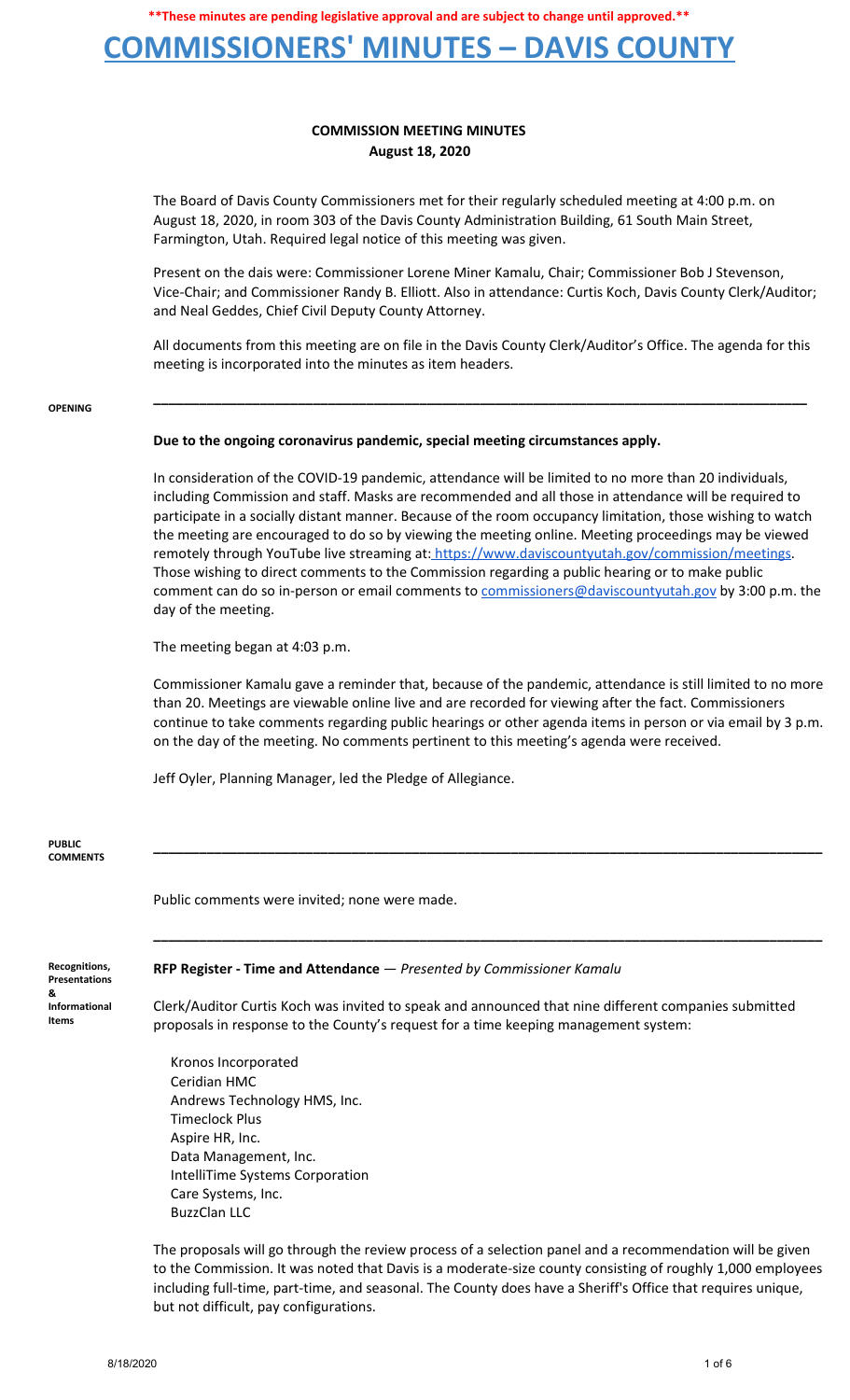## **COMMISSIONERS' MINUTES – DAVIS COUNTY**

Notice of Intent #2020-440 to engage in contract negotiations with SWCA, Inc.

**Notice of Intent #2020-440 to engage in contract negotiations with SWCA, Inc. dba SWCA Environmental Consultants** — *Presented by Commissioner Kamalu*

Clerk/Auditor Curtis Koch gave notice of the County's intent to engage in contract negotiations with SWCA Incorporated, doing business as SWCA Environmental Consultants. This notice comes after an RFP in which two companies submitted proposals to the County for a water quality conditions study in northwest Davis County. SWCA was selected and the County is excited to see what flows out of this study.

Commissioner Elliott made a motion to move into a Public Hearing. Commissioner Stevenson seconded the motion. All voted Aye.

**\_\_\_\_\_\_\_\_\_\_\_\_\_\_\_\_\_\_\_\_\_\_\_\_\_\_\_\_\_\_\_\_\_\_\_\_\_\_\_\_\_\_\_\_\_\_\_\_\_\_\_\_\_\_\_\_\_\_\_\_\_\_\_\_\_\_\_\_\_\_\_\_\_\_\_\_\_\_\_\_\_\_\_\_\_\_\_\_**

#### **PUBLIC HEARING**

Approval #2020-441 of Agriculture Protection Application for 1,132 acres in Hooper

**PUBLIC HEARING to consider recommendations from the Davis County Agriculture Advisory Committee and the Davis County Planning Commission regarding Approval #2020-441 of an Agriculture Protection Application for 1,132 acres in Hooper** *— Presented by Commissioner Kamalu*

Jeff Oyler, Planning Manager for Davis County's Community & Economic Development Department, was invited to share information about the Agriculture Protection Application.

The County is required to hold a number of public hearings regarding agriculture protection applications. This application is for 1,132 acres in the northwest corner of the County. The application has already gone through the Conservation District, which is a Davis County Board that is not part of Davis County Government but was put together by the County. The Board sent a positive recommendation to the Commission for approval. It also went to the Davis County Planning Commission, which held a public hearing that nobody attended, and they sent a positive recommendation to the Commision for approval.

State law allows landowners to enter into agriculture protection areas. The primary purpose is to protect farmers from nuisance lawsuits related to agricultural activities and conditions, such as livestock smells or baling hay at night, as subdivisions and other developments grow around them. It also prevents highways from going through one of these protection areas unless other options have been considered and deemed not workable. The Utah Department of Transportation (UDOT) had to look at alternative options for the West Davis Corridor before they could consider taking the highway through properties in this designation. Landowners may build one house but cannot develop the property while under this designation. The designation continues in perpetuity unless the landowners ask the County to move their land out of agriculture protection in the future, which would require another meeting. There are currently about 10 agriculture protection areas in the County. It was clarified that this Agriculture Protection Application does not impact the alignment of the West Davis Corridor.

No public comment was made during the hearing.

A motion was made to close the public hearing and approve the Agriculture Protection Application for 1,132 acres.

> Motion: Com. Stevenson Second: Com. Elliott All voted Aye

#### **BUSINESS/ ACTION**

Agreement #2020-442 with Michael Ipson to ensure future sidewalk improvements will be paid by the landowner

**Agreement #2020-442 with Michael Ipson to ensure future sidewalk improvements will be paid by the landowner** — *Presented by Commissioner Kamalu*

**\_\_\_\_\_\_\_\_\_\_\_\_\_\_\_\_\_\_\_\_\_\_\_\_\_\_\_\_\_\_\_\_\_\_\_\_\_\_\_\_\_\_\_\_\_\_\_\_\_\_\_\_\_\_\_\_\_\_\_\_\_\_\_\_\_\_\_\_\_\_\_\_\_\_\_\_\_\_\_\_\_\_\_\_\_\_\_\_**

An improvement agreement and grant of lien with Michael Ipson was presented. The agreement ensures that future sidewalk improvements will be paid by the landowner, and it is recorded against the property and runs with the land. This individual is building a new home on 1050 North in Kaysville. The contract period begins 08/18/2020, and there is no ending date. There is no receivable amount stated in the paperwork as the improvements will be made in the future, if they are ever made.

Interlocal Agreement #2020-443 with **Interlocal Agreement #2020-443 with Kaysville City for receipt of 50% of Tranche 1 CARES Act Funds to help fund Davis CARES Business Grant Program** — *Presented by Commissioner Kamalu*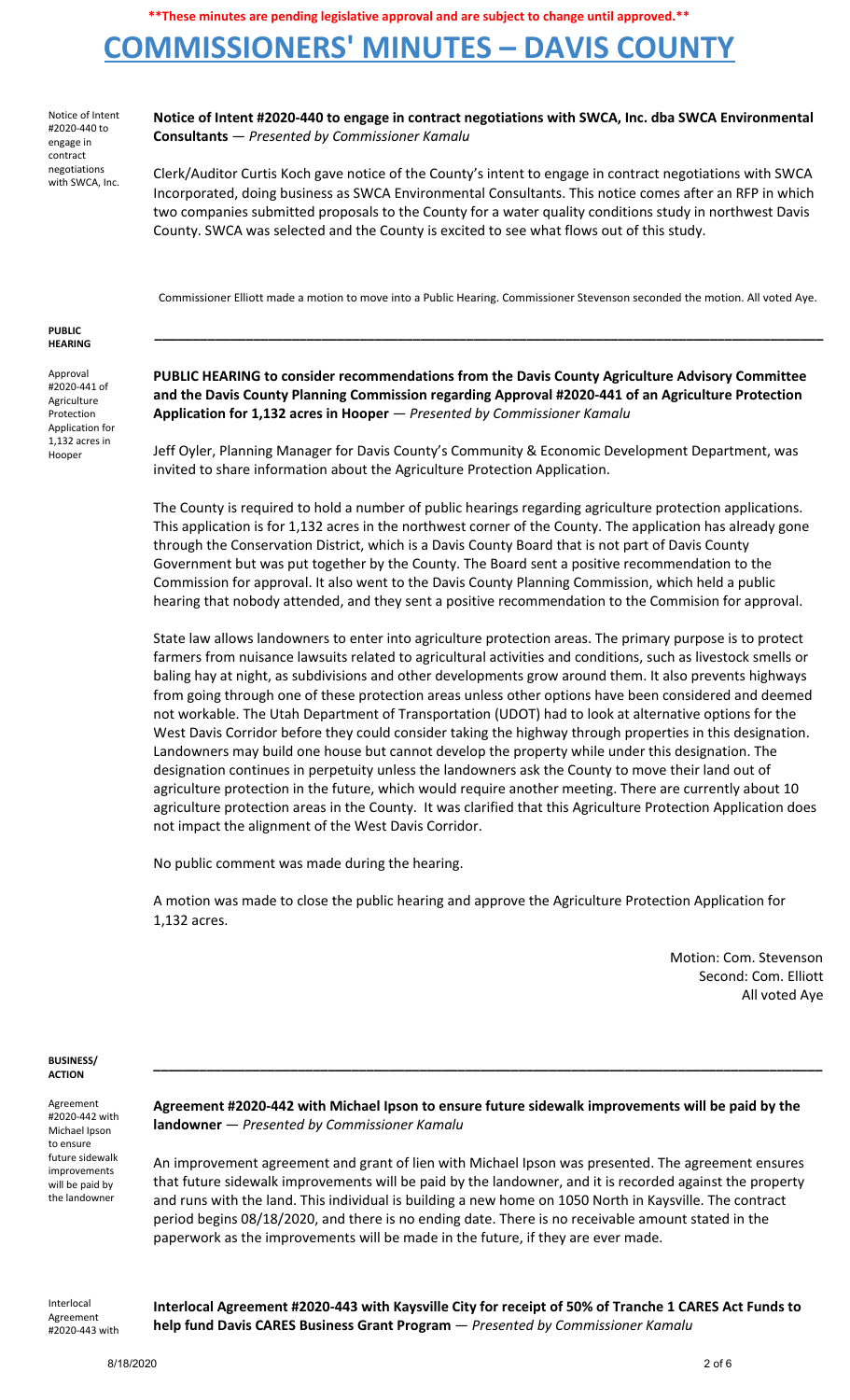# **COMMISSIONERS' MINUTES – DAVIS COUNTY**

| Kaysville City<br>for receipt of<br>50% of<br>Tranche 1<br><b>CARES Act</b><br>Funds                                                                           | An inter-local agreement with Kaysville City was introduced. The agreement is for receipt of 50 percent of<br>their Tranche 1 Coronavirus Aid, Relief, and Economic Security (CARES) Act funds to help fund the Davis<br>CARES Business Grant Program. The contract period is 08/18/2020 to 11/30/2020. The receivable amount<br>is \$475,117.                                                                                                                                                                                                                                                                                                                                                                                                                                                                                                                                                                                                                                                          |
|----------------------------------------------------------------------------------------------------------------------------------------------------------------|---------------------------------------------------------------------------------------------------------------------------------------------------------------------------------------------------------------------------------------------------------------------------------------------------------------------------------------------------------------------------------------------------------------------------------------------------------------------------------------------------------------------------------------------------------------------------------------------------------------------------------------------------------------------------------------------------------------------------------------------------------------------------------------------------------------------------------------------------------------------------------------------------------------------------------------------------------------------------------------------------------|
| Interlocal<br>Agreement<br>#2020-444 with<br>North Salt Lake<br>City for receipt<br>of 50% of<br>Tranche 1<br><b>CARES Act</b><br>Funds                        | Interlocal Agreement #2020-444 with North Salt Lake City for receipt of 50% of Tranche 1 CARES Act<br>Funds to help fund Davis CARES Business Grant Program - Presented by Commissioner Kamalu<br>An inter-local agreement with North Salt Lake City was introduced. The agreement is for the receipt of 50<br>percent of Tranche 1 CARES Act funds to help fund the Davis CARES Business Grant Program. The contract<br>period is 08/18/2020 to 11/30/2020. The receivable amount is \$308,654.                                                                                                                                                                                                                                                                                                                                                                                                                                                                                                        |
| Interlocal<br>Agreement<br>#2020-445 with<br>West Point City<br>for receipt of<br>50% of<br>Tranche 1<br><b>CARES Act</b><br>Funds                             | Interlocal Agreement #2020-445 with West Point City for receipt of 50% if Tranche 1 CARES Act Funds to<br>help fund the Davis CARES Business Grant Program - Presented by Commissioner Kamalu<br>An Inter-local agreement with West Point City, for the receipt of 50 percent of Tranche 1 CARES Act funds<br>to help fund the Davis CARES Business Grant Program, was introduced. Funding from this and the two<br>previously described city partnerships will go to qualifying businesses within the County. The contract<br>period is 08/18/2020 to 11/30/2020. The receivable amount is \$159,181.                                                                                                                                                                                                                                                                                                                                                                                                  |
| Grant<br>#2020-446 with<br>Utah State<br><b>Library Division</b><br>for lending<br>grant                                                                       | Grant #2020-446 with Utah State Library Division for lending grant based on number of materials loaned<br>to other libraries through out of system inter-library loan process - Presented by Commissioner Kamalu<br>A grant with the Utah State Library Division was presented. It is a library lending grant based on the number<br>of materials loaned to other libraries throughout the system interlibrary loan process. The contract period is<br>07/01/2020 to 06/30/2021. The receivable amount is \$11,665.15.                                                                                                                                                                                                                                                                                                                                                                                                                                                                                  |
| Agreement<br>#2020-447 with<br><b>USU Extension</b><br>for the use of<br>barns and<br>Building #1 for<br>a 4-H Fair                                            | Agreement #2020-447 with Utah State University Extension allows for the use of barns and Building #1<br>for a 4-H Fair including a livestock show and sale, and living arts competition $-$ Presented by<br><b>Commissioner Kamalu</b><br>An agreement with Utah State University Extension was presented. It allowed Utah State University<br>Extension 4-H the use of the barns and Building 1 to hold a 4-H fair, including a livestock show and sale, and<br>a living arts competition. Since the traditional Davis County Fair was canceled this year, having an<br>agreement in place defines the relationship between Utah State University 4-H, their participants, and Davis<br>County. Commissioners noted that the sale went well. Appreciation was expressed for the partnership with<br>Utah State University and the Extension. The contract period was 08/10/2020 to 08/15/2020. Fees are an<br>in-kind trade between USU Extension and Davis County, as shown in agreement #2019-026-B. |
| <b>Summary List</b><br>#2020-448 of<br>agreements for<br>rental space at<br>Legacy Events<br>Center                                                            | Summary List #2020-448 of agreements (20) for rental space at Legacy Events Center as of<br>August 12, 2020 - Presented by Commissioner Kamalu<br>A Summary list of 20 agreements for rental space at the Legacy Events Center, as of Aug. 12, 2020, was<br>presented. The contract period is 09/08/2020 to 09/14/2020. The receivable amount totals \$3,601.96.                                                                                                                                                                                                                                                                                                                                                                                                                                                                                                                                                                                                                                        |
| <b>Grant Award</b><br>Notification<br>#2020-18-A<br>from Utah<br>Dept. of Health<br>for EMS Per<br>Capita grant<br>funds and<br>Federal grant<br>funds for PPE | Grant Award Notification #2020-18-A from the Utah Department of Health for Emergency Medical<br>Services (EMS) Per Capita grant funds and Federal grant funds for Personal Protective Equipment (PPE)<br>FY2021 - Presented by Commissioner Kamalu<br>The grant from the Utah Department of Health, to the Sheriff's Office, is for Emergency Medical Services<br>(EMS) per capita grant funds and Federal grant funds for Personal Protective Equipment (PPE) for the Fiscal<br>Year 2021. The contract period is 07/01/2020 to 05/15/2021. The receivable amount is \$6,218.                                                                                                                                                                                                                                                                                                                                                                                                                          |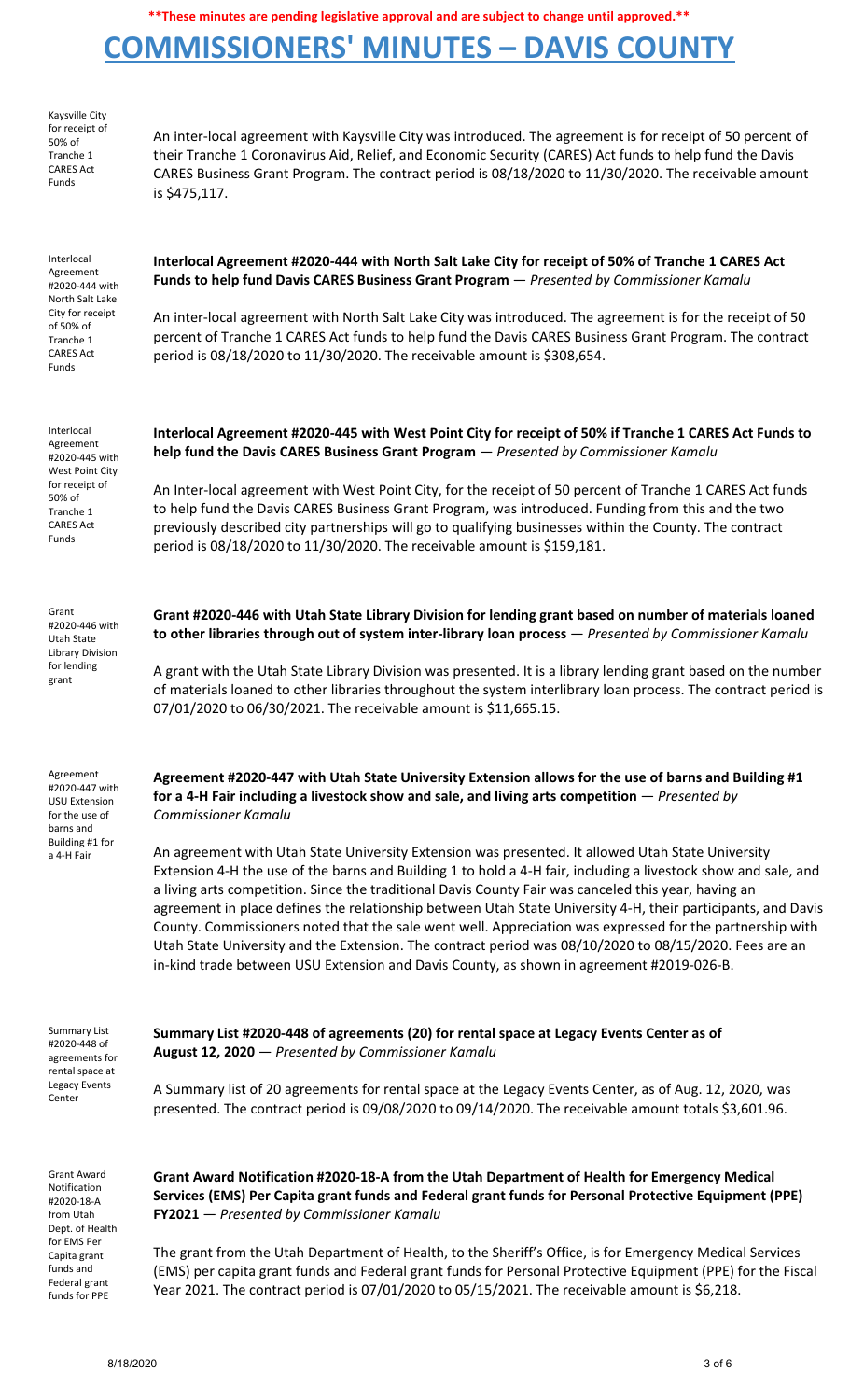# **COMMISSIONERS' MINUTES – DAVIS COUNTY**

| Agreement<br>#2020-449 with<br>State of Utah,<br>Dept. of Public<br>Safety for<br>dispatch<br>services to Utah<br>Highway Patrol        | Agreement #2020-449 with the State of Utah, Department of Public Safety to provide certain public<br>safety dispatch services to Utah Highway Patrol (UHP) - Presented by Commissioner Kamalu<br>An agreement with the State of Utah Department of Public Safety, to provide certain public safety dispatch<br>services to the Utah Highway Patrol (UHP), was presented. The contract period is 07/01/2020 to<br>06/30/2022. The receivable amount is \$435,705.66.                                                                                                                                                           |
|-----------------------------------------------------------------------------------------------------------------------------------------|-------------------------------------------------------------------------------------------------------------------------------------------------------------------------------------------------------------------------------------------------------------------------------------------------------------------------------------------------------------------------------------------------------------------------------------------------------------------------------------------------------------------------------------------------------------------------------------------------------------------------------|
| <b>Training</b><br>Reimbursement<br>Agreement<br>#2020-450 with<br>Eran Timothy<br>Fielder Basilico                                     | Training Reimbursement Agreement #2020-450 with Eran Timothy Fielder Basilico for Special Functions<br>and Law Enforcement Officer training, wages and benefits - Presented by Commissioner Kamalu<br>An agreement with Eran Timothy Fielder Basilico was introduced. It is a training reimbursement agreement<br>for Special Functions and Law Enforcement Officer training, wages and benefits. The contract period is<br>08/25/2020 to 08/25/2022. The receivable amount is \$13,830.                                                                                                                                      |
| Agreement<br>#2020-451 with<br>Leon Poulsen<br>Construction to<br>remove and<br>replace curb<br>and gutter at<br>1180 Boynton<br>Road   | Agreement #2020-451 with Leon Poulsen Construction to remove and replace curb and gutter at 1180<br>Boynton Road in Kaysville - Presented by Commissioner Kamalu<br>An agreement with Leon Poulsen Construction, for the removal and replacement of curb and gutter along<br>1180 Boynton Road in Kaysville, was introduced. The contract period is 08/14/2020 to 10/02/2020. The<br>payable amount is \$19,182.50.                                                                                                                                                                                                           |
| Agreement<br>#2020-452 with<br>the Utah<br>Department of<br>Health for<br>funding for<br>a COVID<br>Community<br>Partnership<br>Project | Agreement #2020-452 with the Utah Department of Health for funding for COVID Community Partnership<br><b>Project</b> - Presented by Commissioner Kamalu<br>An agreement with the Utah Department of Health was presented. The agreement, from Davis County<br>Health Administration's Community Health division, is for a COVID Community Partnership Project to<br>integrate community health workers into COVID-19 responses to help mitigate the spread and the effects<br>on underserved and underrepresented communities in Utah. The contract period is 08/01/2020 to<br>12/31/2020. The receivable amount is \$50,000. |
| Request                                                                                                                                 | Request #2020-453 to reappoint Anita McHale as a member of the Board of Commissioners for the Davis                                                                                                                                                                                                                                                                                                                                                                                                                                                                                                                           |

#2020-453 to reappoint Anita McHale as a member of the Board of Commissioners for the Davis Community Housing Authority

**Request #2020-453 to reappoint Anita McHale as a member of the Board of Commissioners for the Davis Community Housing Authority** — *Presented by Commissioner Kamalu*

A request was made to reappoint Anita McHale as a member of the Board of Commissioners for the Davis Community Housing Authority. The term is from 10/01/2020 to 09/30/2024. There was no financial information with this request.

> Motion to Approve Items: Com. Elliott Seconded: Com. Stevenson All voted Aye

Commissioner Stevenson moved to recess to the Board of Equalization. Commissioner Elliott seconded the motion. All voted Aye.

**\_\_\_\_\_\_\_\_\_\_\_\_\_\_\_\_\_\_\_\_\_\_\_\_\_\_\_\_\_\_\_\_\_\_\_\_\_\_\_\_\_\_\_\_\_\_\_\_\_\_\_\_\_\_\_\_\_\_\_\_\_\_\_\_\_\_\_\_\_\_\_\_\_\_\_\_\_\_\_\_\_\_\_\_\_\_\_\_**

**BOARD OF EQUALIZATION**

Property Tax Register

Property Tax Register matters were presented by Curtis Koch, Davis County Clerk/Auditor, as follows: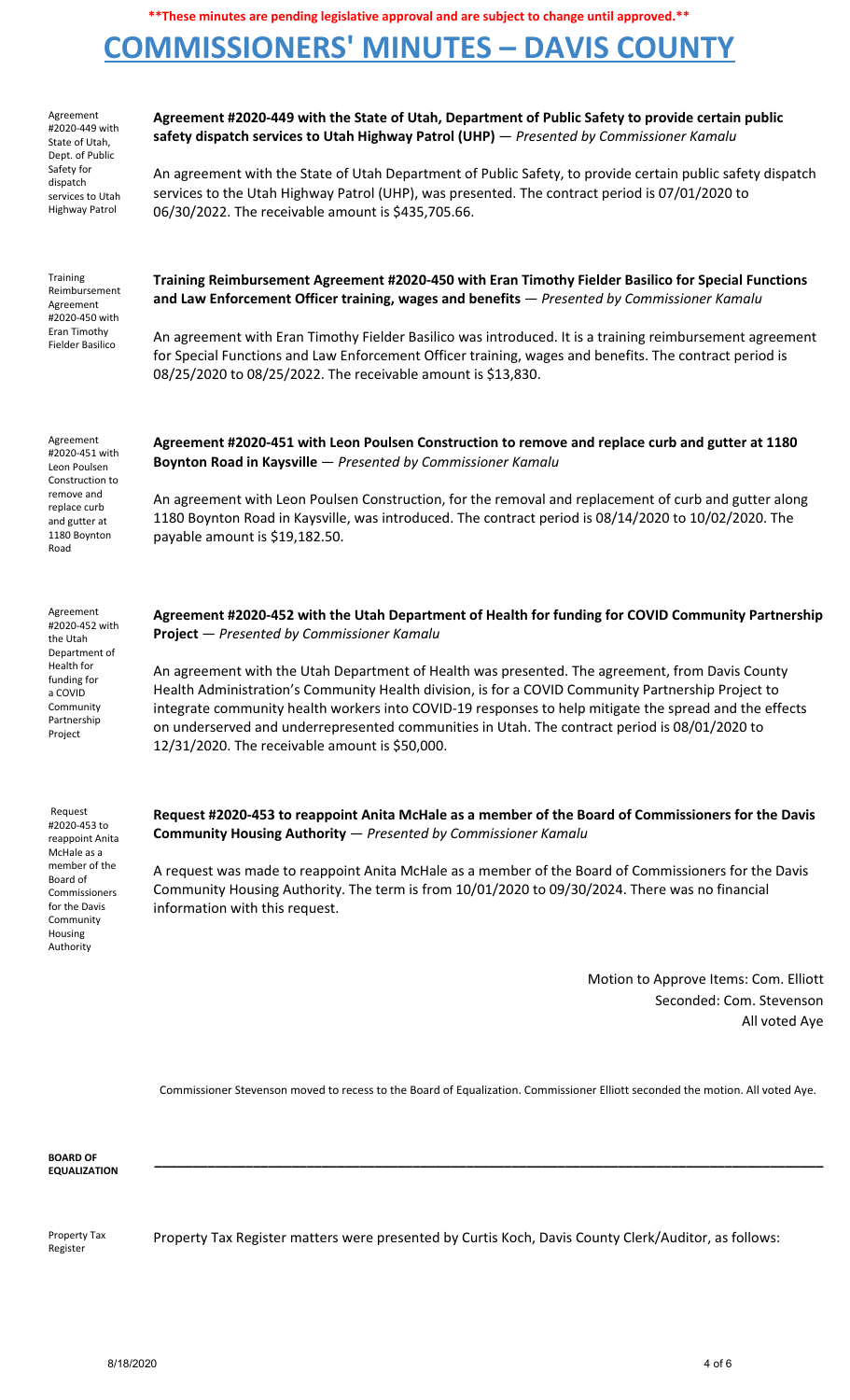## **COMMISSIONERS' MINUTES – DAVIS COUNTY**

### **Auditor's Adjustments**

- An Approved Report for various Land & Building Value Changes totaling \$680,467
- A report for Dismissed Value Changes; because they've been dismissed there will be no value change (\$0)

**Auditor's Adjustments, Corrections**

• Four Veteran Tax Exempt exemption abatements for the year 2019

### **Assessor's Adjustments**

• Assessor-initiated corrections for various land parcels and buildings totaling \$2,011,780

Motion to Approve: Com. Elliott Seconded: Com. Stevenson All voted Aye

Commissioner Stevenson moved to reconvene the Commission Meeting. Commissioner Elliott seconded the motion. All voted Aye.

| <b>CONSENT</b><br><b>ITEMS</b>                |                                                                                                                                                                    |
|-----------------------------------------------|--------------------------------------------------------------------------------------------------------------------------------------------------------------------|
|                                               |                                                                                                                                                                    |
| <b>Check Registers</b>                        | <b>Check Registers</b>                                                                                                                                             |
|                                               | Check Registers were approved.                                                                                                                                     |
|                                               | Motion to Approve: Com. Stevenson<br>Seconded: Com. Elliott<br>All voted Aye                                                                                       |
| Indigent<br>Hardship<br>Abatement<br>Register | <b>Indigent Hardship Register</b>                                                                                                                                  |
|                                               | The Indigent Hardship Register was presented for five applicants.                                                                                                  |
|                                               | A motion was made to deny Applicant 1, hold a hearing for Applicant 2, approve Applicant 3, hold a hearing<br>for Applicant 4, and hold a hearing for Applicant 5. |
|                                               | Motion to Approve: Com. Elliott<br>Seconded: Com. Stevenson<br>All voted Aye                                                                                       |
| Commission<br>Meeting<br><b>Minutes</b>       | <b>Meeting Minutes</b>                                                                                                                                             |
|                                               | Meeting Minutes for August 4, 2020, were presented for approval.                                                                                                   |
|                                               | Motion to Approve: Com. Stevenson<br>Seconded: Com. Elliott<br>All voted Aye                                                                                       |

**COMMISSION COMMENTS**

> Commissioner Kamalu said that things are going pretty well. She is really grateful that the business of the County continues to move forward, thanks to everyone.

**\_\_\_\_\_\_\_\_\_\_\_\_\_\_\_\_\_\_\_\_\_\_\_\_\_\_\_\_\_\_\_\_\_\_\_\_\_\_\_\_\_\_\_\_\_\_\_\_\_\_\_\_\_\_\_\_\_\_\_\_\_\_\_\_\_\_\_\_\_\_\_\_\_\_\_\_\_\_\_\_\_\_\_\_\_\_\_\_**